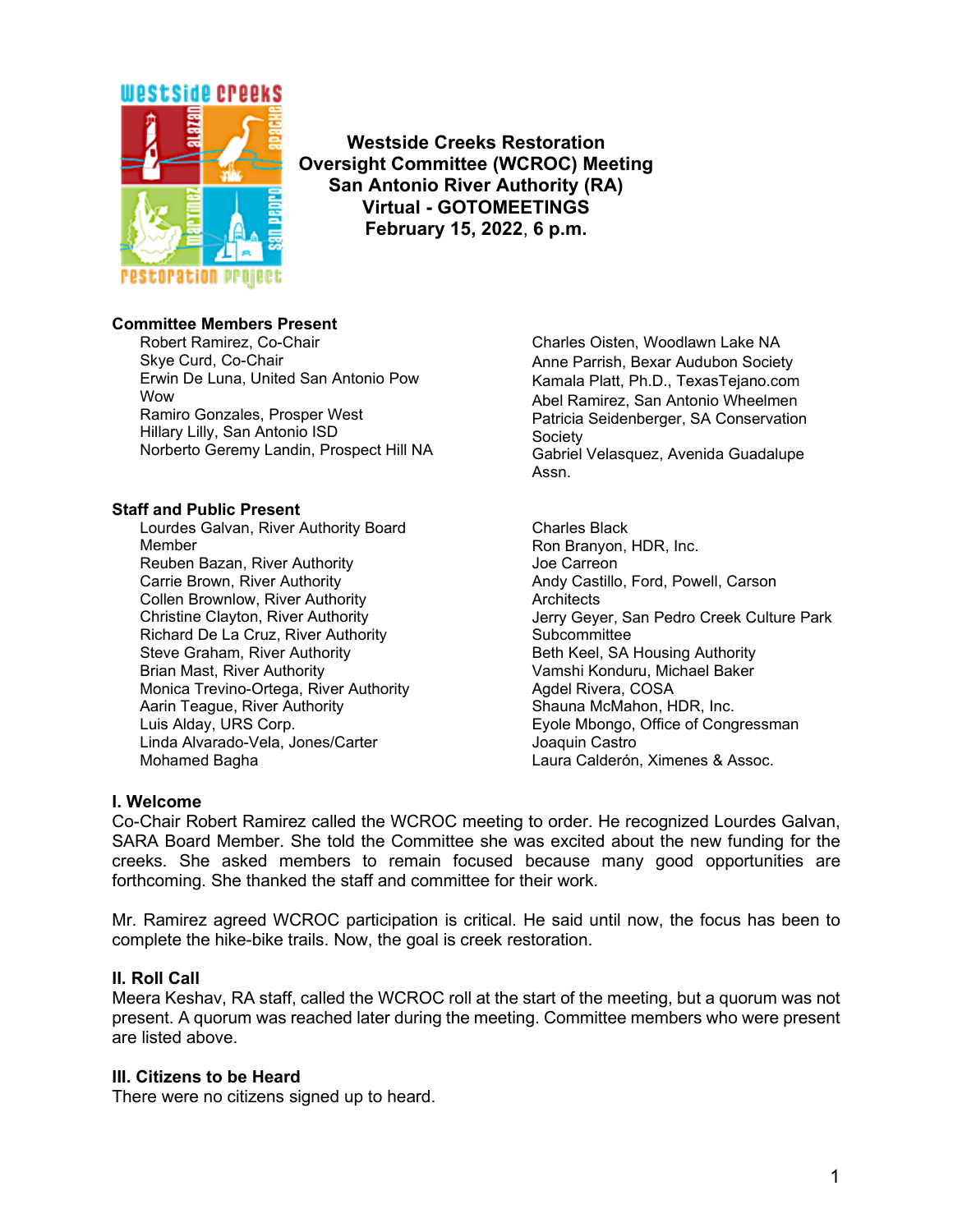# **IV. Calendar Items**

Mr. Ramirez said Carrie Brown, RA staff, would review the calendar items later in the agenda. Calendar items included:

- Yoga on the Creek with Mobile Om Mondays at 6:00 pm Legacy Park
- Fit & Flow with San Antonio Clubhouse Feb. 19, 10 am SPC
- Get Creative with Creek Lines by Bridge Projects March 4, 12:00 pm Virtual
- San Pedro Creek Subcommittee Meeting, March 10, 9:00 am Virtual
- Creekside Chats with Sundt Construction March 18, 12 pm Virtual
- Fit & Flow with San Antonio Roadrunners April 9, 10 am SPC
- National Poetry Month Writing Workshop April 16, 10 am
- Westside Creeks Restoration Oversight Committee Meeting, May 17, 2022, 6:00 pm

When Ms. Brown reviewed the calendar, Mr. De Luna noted the April 9 event might conflict with nearby Fiesta activities. Staff said they would check for any conflicts.

Mr. Ramirez reminded the Committee the SPCCP Subcommittee meetings are held on the second Thursday of the month at 9 a.m.

#### **V. Approval of Meeting Minutes – November 16, 2021**

Mr. Ramírez tabled the minutes until a quorum was present. When a quorum was present, Mr. Ramirez made a motion to approve the minutes with a correction to section VXX. Status Report on the SPCCP, paragraph 6. The statement "The construction start date is December 2023" is corrected to read "The construction start date is December 2021." The motion to accept the minutes as amended was unanimously approved.

#### **VI. Status Report on Westside Creeks Improvements Projects – Richard De La Cruz & Reuben Bazan, River Authority**

Mr. Ramirez introduced Richard De La Cruz and Reuben Bazan for updates on the Westside Creeks Linear Trails Project.

Mr. Bazan reviewed the status of the Apache Creek Trail project. The project was completed in August 2021 and is fully operational. The RA will manage the trails and park amenities, which include a shade structure, tables, benches, trash receptacles, a drinking fountain, signage and ADA parking.

Mr. Bazan presented the status of the Zarzamora Creek Trail project. It totals 1.45 mile long. There are trailheads and eight street connections. Park amenities will include shade structures, drinking fountains, benches, signage trash receptacles and solar lights.

The hardscape portion of the project was substantially completed late December 2021. The contractor is now working to establish the vegetation and trees, and placing the trailhead signage. He reminded the committee about the substantial delay due to a nearby SAWS project. Completion is expected within a few weeks.

Mr. De La Cruz provided an update on the Alazan Creek Trail project. The trail will connect to the existing trails at Woodlawn Lake and the Apache Creek confluence. Substantial completion is expected late February 2022.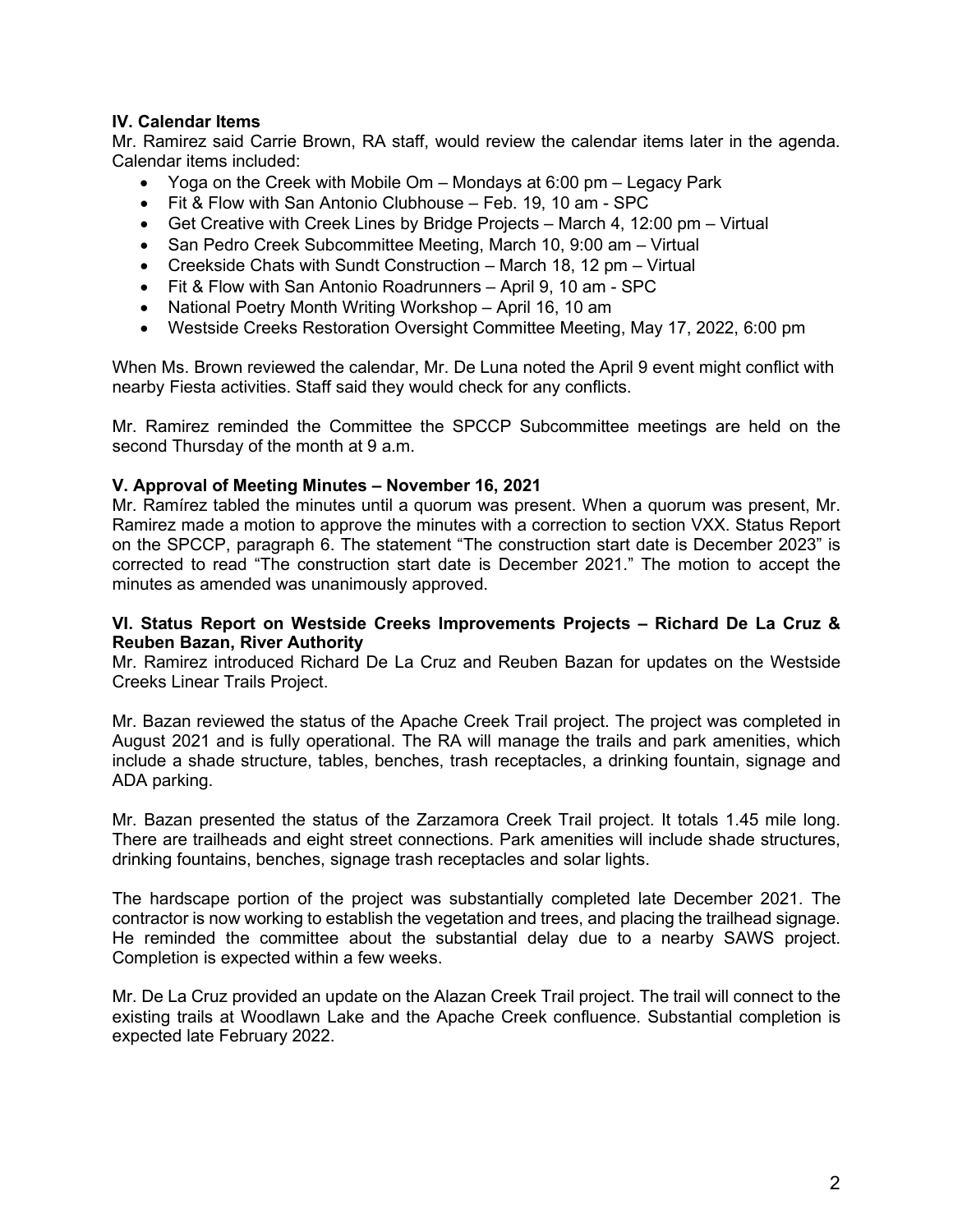Mr. De La Cruz reviewed the ongoing construction activities. He noted the completion of the street connections, landscaping, anti-graffiti treatment for the retaining walls and the installation of the railroad bridge canopy.

Mr. Ramirez asked about recent vandalism. Mr. Bazan said someone vandalized a retaining wall along the Zarzamora Creek project using a hammer. This damage was noted during the substantial completion review and the contractor fixed the damage. The contractor also noticed similar damage on 30 other locations along the wall. The COSA Park Police was notified. COSA will be responsible for repairing the damage. He said he would follow-up and report back.

Ms. Galvan asked about the vandal. Mr. Bazan said the contractor had seen a woman damaging the walls. She requested follow-up information on this issue. She asked if graffiti on the Alazan Trail project had been addressed. Mr. De La Cruz said it was removed and anti-graffiti coating had been applied. Since then, two other instances of graffiti have occurred, which the contractor will address. Ms. Galvan said the community will need to be engaged to help protect the areas.

Gabriel Velasquez, WCROC member, said the community needs to know these projects are not meant to gentrify the community. Damaging the wall may be an intentional act of violence against gentrification. He said the community should be made aware these projects reflect the environmental justice concerns taken on by Westside leaders, beginning with Roberto Rodriguez.

Mr. Velasquez said the Committee should note for the record the pipes running through the creekways created delays in scheduling the creek projects. It should be noted SAWS has worked in coordination with the Westside Creeks projects. Mr. Mast agreed they have been good partners.

Mr. Ramirez said he had not considered the vandalism might be due to perceived gentrification. He encouraged the community to express their concerns in productive ways at WCROC meetings or voicing them to the RA. As the public increases their use of the trails, they will experience the benefits offered by the trails and help protect them.

Jerry Geyer, San Pedro Creek Culture Park Subcommittee, asked about the purpose of the railroad bridge canopy in the Alazan Creek project. Mr. De La Cruz said the project design was coordinated with Union Pacific Railway since it is their right-of-way. One of their criteria was a railroad bridge canopy to prevent rocks from falling onto the trail.

The Martinez Creek Trail Project is on hold awaiting funding.

See the related presentation, Linear Creek Trailways, for additional details.

# **VII. Ecosystem Restoration Funding Update, Brian Mast, River Authority**

Brian Mast thanked members and staff for their ongoing support of the creek projects. The funding announcement affects San Pedro, Apache, Alazan and Martinez creeks. All are receiving funding and will have ecosystem restoration. The design will include native grasses, shrubs, ripple features in the creekways, removal of riprap currently lining the banks, and shade trees. They will look like natural creeks, but will function in a flood-carrying capacity. The total cost is \$115 million. The federal portion is 65 percent, totaling approximately \$75 million. The local match, provided by Bexar County, is 35 percent. Mr. Mast said the US Army Corps of Engineers (USACE) workplan language indicates they are fully committed through the project's completion. The USACE will act as the contractor and issue the RFP.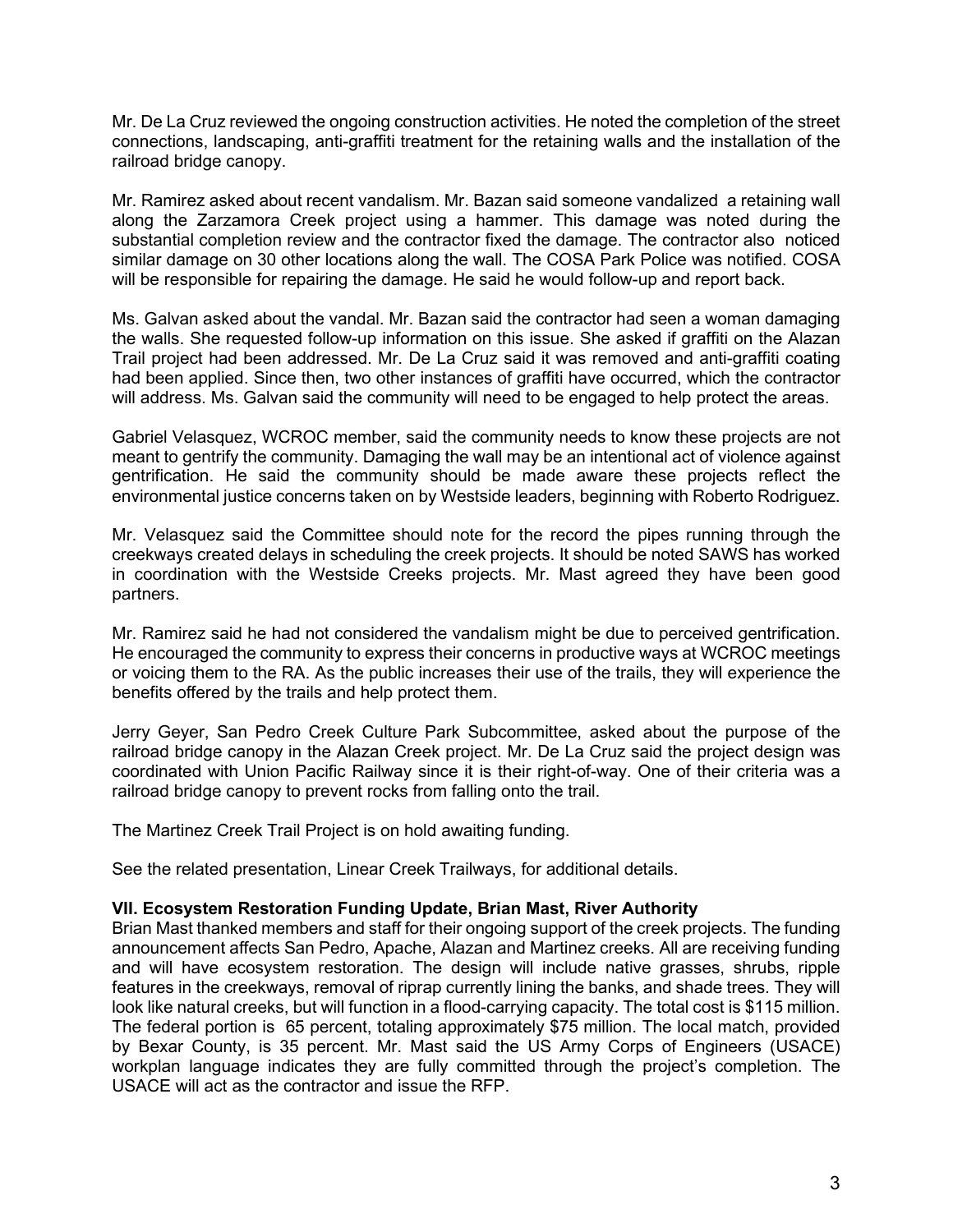Mr. Mast said the design will take 18-24 months. During this time, the WCROC quarterly meetings could increase to bi-monthly meetings. In addition to the WCROC's input, the RA will need to work directly with the community to identify the desired features for the design. He expects this process to begin in fall 2022.

Mr. Ramirez said activities, like charrettes, will be ramping up so WCROC members should begin discussions now within their own organizations. He said it is a mistake when a project does not invite public comments from the beginning.

Ms. Galvan said she and staff briefed Councilwoman Terry Castillo about the project and the importance of community involvement in the upcoming planning. They have also reached out to Districts 1 and 7, as well as the media.

Mr. Velasquez said he was glad the project now has the support of city leaders. History needs to record the leaders, like Roberto Rodriguez, who steadfastly worked on the creeks. He said the WCROC needs to follow through on renaming the Westside Creeks Restoration Project. He congratulated everyone for their work.

Mr. Erwin De Luna, WCROC member, said there were many meetings early in the process where input was given on the ecosystems. These notes should be referenced so the committee is confident in their work. He thanked the RA for their support and work on the creeks.

Dr. Kamala Platt, WCROC member, asked who will maintain the creeks' restoration and hold decision-making authority once restoration is complete. Mr. Mast said ongoing discussions are underway with the city and county, and decisions have not been made. COSA currently operates and maintains the Westside Creeks. They also operated the Mission Reach prior to its restoration.

Dr. Platt asked if a WCROC member could participate in those discussions because she feels the COSA Parks department is not focused on the ecological wellbeing or cultural legacies of places like Woodlawn or Elmendorf lakes. She asked if someone representing the Committee and community could participate. Mr. Mast said RA leadership was present at this meeting and understand her concerns. They will continue to make them heard.

Mr. Mast noted that Eyole Mbongo, from Congressman Joaquin Castro's office, was present. He thanked the federal delegation for their critical role in securing federal funding.

Mr. Ramirez said there will be significant community input during the 18-24 months of design. He shared Ms. Platt's concern about trees being destroyed and birds being impacted. These concerns should be reflected in the plan. Then, the WCROC should be vigilant that the plan is implemented as intended.

Mr. Velasquez requested the WCROC Co-Chair draft a letter of thanks to Congressman Castro from the WCROC members. Mr. Ramirez said he first wanted to recognize a quorum was present before considering the motion.

When a quorum was confirmed, Mr. Velasquez moved the Co-Chair draft a letter of thanks for the ecosystem restoration funding in the USACE workplan, said letter to be sent to Congressman Castro, to mention Roberto Rodriguez, and to be signed by all WCROC members. Hillary Lilly, WCROC member, said other delegation members be included in the letter.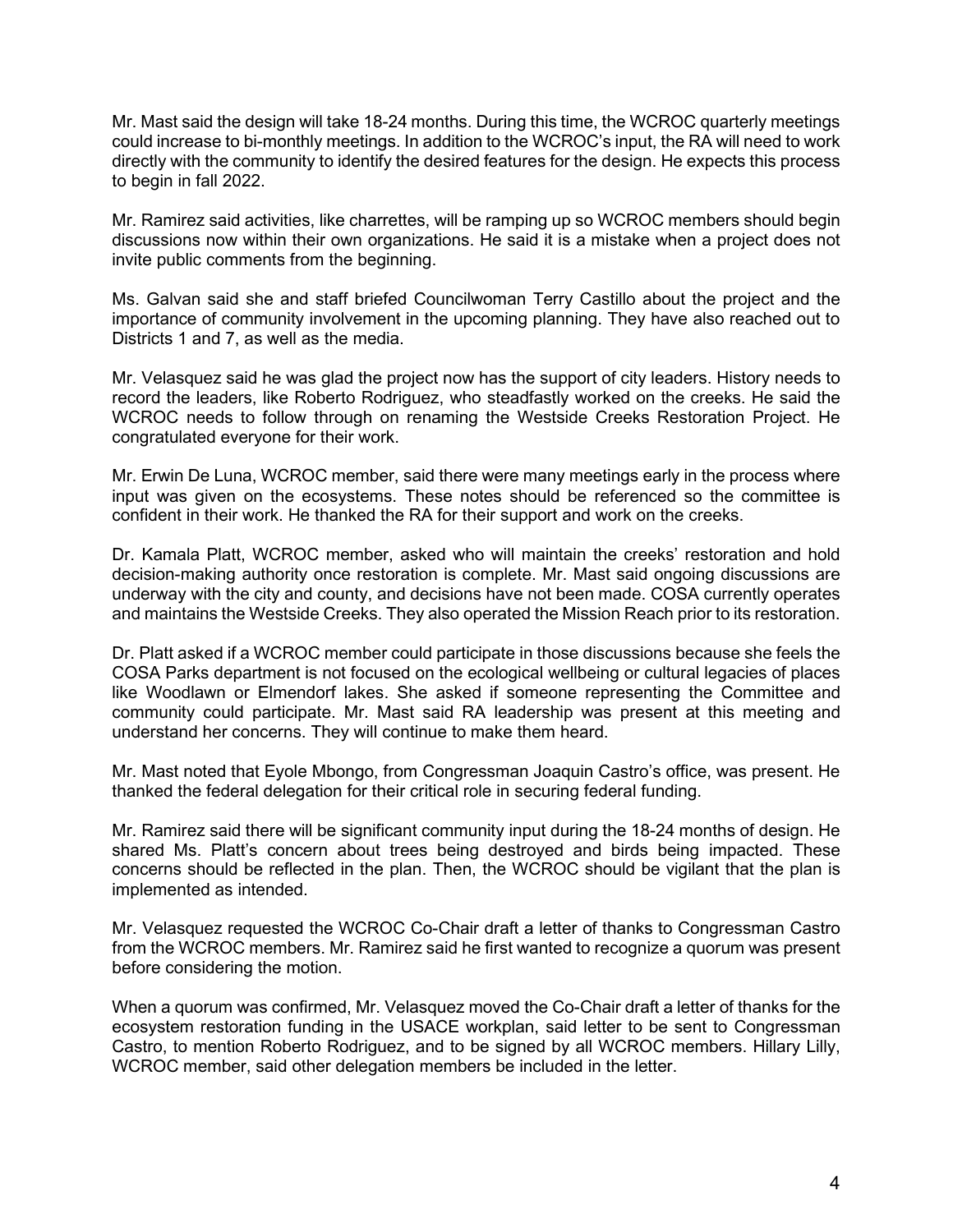Mr. Velasquez asked if it would suffice to have the Congressman be the recipient of the letter with other delegation members copied. Mr. Ramirez agreed with Ms. Lilly and asked about protocol since other legislators had helped.

Mr. Velasquez restated his motion requesting a letter of thanks be drafted to the legislative delegation in a manner reflecting the delegation's hierarchy, said letter to recognize Roberto Rodriguez's contributions, and that Ms. Lilly work with Mr. Mast to ensure it meets Committee expectations. Mr. Mast said he, Ms. Lilly, and Ms. Keshav will draft and provide the letter to the Co-Chairs for review.

Ms. Galvan said they lobbied for the project for six years. Congressman Castro was important but other legislators also supported the project. It would be difficult to isolate individuals supporters because there were so many.

Mr. Velasquez said he appreciated Ms. Galvan's clarification. He then restated his motion that a letter of thanks for the ecosystem restoration funding be drafted and addressed to the proper entities, said letter to recognize Roberto Rodriguez's contributions and to be prepared for signature by all WCROC members. Mr. De Luna seconded the motion. A roll call vote was taken. The motion passed unanimously.

Mr. Geyer extended congratulations to the WCROC on behalf of the SPCCP Subcommittee. He emphasized community involvement and the importance of setting public expectations. Regarding the operation and maintenance of the creeks, he said having the RA care for San Pedro Creek is a "tremendous blessing." He hoped the RA can assume this responsibility for the Westside Creeks.

Ms. Keshav introduced Collen Brownlow, project manager for the RA's creeks and trails included in the Bexar County River and Creeks Program. She said the RA was presenting to the WCROC because several projects connect to and are synergistic with the Westside Creeks. Mr. Brownlow said there are 24 river and creek projects involving trails, restoration and drainage. An interlocal agreement outlines the roles and responsibilities for the city, county, and RA. He detailed three projects now underway: the replacement of the SA Zoo water well, the extension of the Zarzamora Creek Trail from Alderete Park to Tierra Del Sol Park, and the link between San Pedro Creek and the San Antonio River.

Norberto G. Landin, WCROC member, asked what the source of water was for the San Pedro Creek link project. Mr. Brownlow said the project was still being conceptualized, but one idea was to use condensate water from nearby buildings.

Mr. Ramirez asked where the San Pedro Creek link would be located. Mr. Brownlow said the connection would follow Saving St., as well as a portion outside of Saving St.

Ms. Lilly asked where a project listing and schedule could be found. Ms. Keshav said the RA is working with the county to develop a website. She will notify the committee when it is launched.

Mr. Geyer said regarding water reuse, the original idea had been to take advantage of the reuse water injected into the San Antonio River. An engineering study confirmed it was feasible to feed the water in the San Pedro Creek by pumping it back up from the tunnel. He said sustaining the creek beyond rainfall requires another water source, so reuse is a good idea.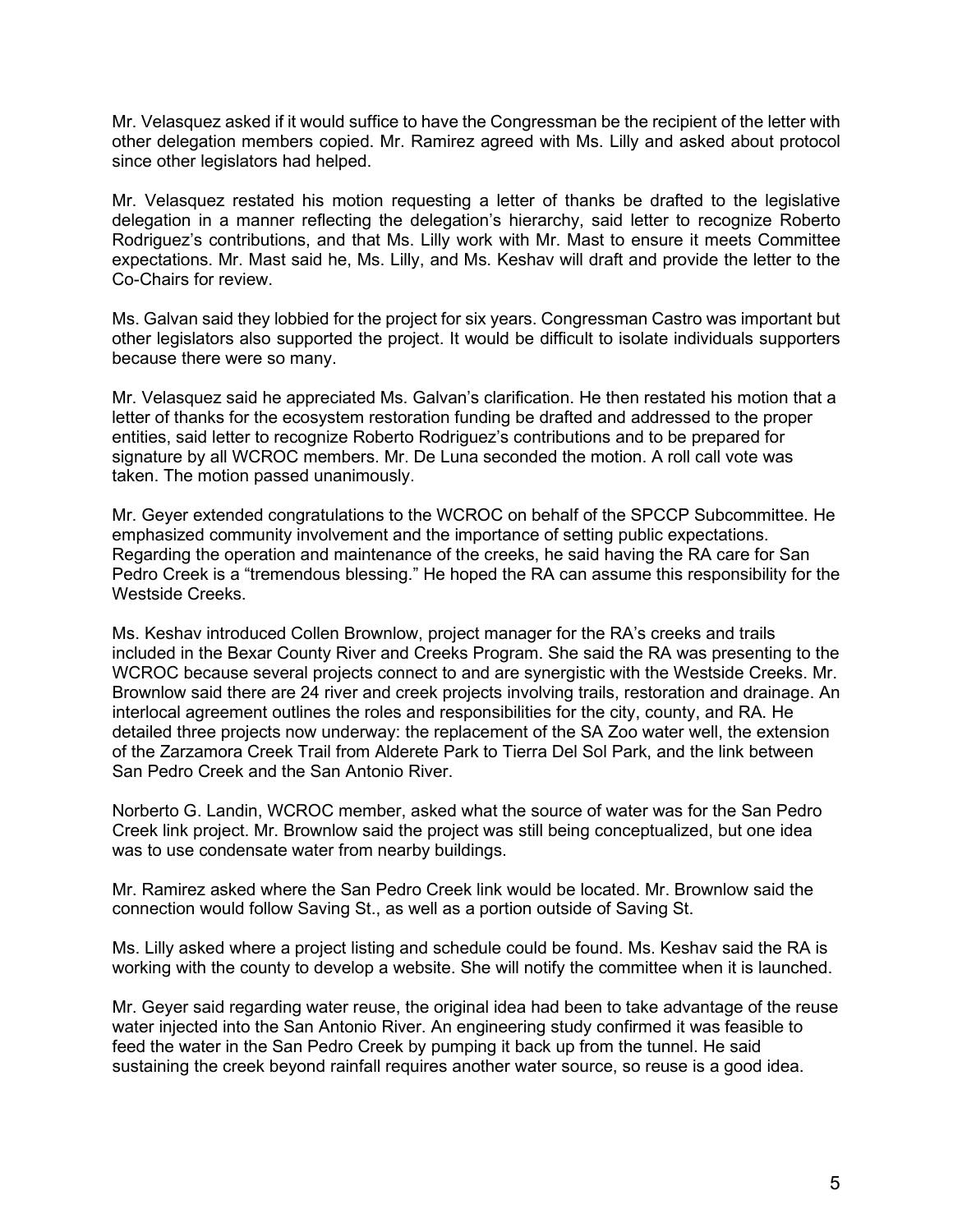### **VIII. Status Report on the San Pedro Creek Culture Park and Communications, Christine Clayton & Monica Trevino-Ortega, River Authority**

Christine Clayton, RA staff, reviewed Phase 1.2 construction, from Houston St. to Nueva St., which includes archaeological and historic sites. The contractor recently poured a pedestrian bridge which connects the Alameda–Texas Public Radio side of the creek to the eastside of the bridge. This is near the AME archaeological site at the Camaron and Houston streets intersection. The contractor will soon pour the paseo next to the Alameda Theater so pedestrians can access both banks.

She said a 3-D scan of the AME church foundation had been completed to assist in the design. She anticipates having a stakeholder meeting in the next week to present some of the interpretive elements for the site.

Ms. Clayton reviewed Phase 1.3, which runs from Nueva St. to Cesar Chavez Blvd. There is ongoing installation of the stone channel walls and the sub-surface structural support for the Nueva St. bridge. The northern half has been completed and is open to pedestrians. A concrete pilot channel has also been poured along with the high paseo between Graham St. and Cesar Chavez Blvd.

For Phase 2, Ms. Clayton reviewed project construction consisting of the installation of subsurface structural support for the Guadalupe St. and Alamo St. bridges. Upcoming work consists of the installation of a storm sewer and water line.

Construction on Phase 3, from Alamo St. to the I-35 bridge, began in January. Currently, vegetation removal and other preparatory work is being done. She said flaggers are temporarily located on Cevallos St. so construction equipment can enter and exit. The RA continues to coordinate their design with Union Pacific since the project impacts the railroad near Alamo St.

### **IX. Update on Public Art for San Pedro Creek Culture Park (SPCCP) - Carrie Brown, River Authority**

Ms. Brown reviewed an upcoming call to artists for public art in Phases 2, 3 and 4. The first request will be in Phase 3 for large scale artwork to be located at the confluence of San Pedro and Apache creeks. Phase 4 will be a 3-dimensional sculpture for the El Paso St. trailhead. Phases 2, 3 and 4 will focus on tile designs and poetry. The RA will use various platforms to inform artists about this opportunity.

Ms. Brown provided an update on the Phase 1.1 public art project, *Creek Lines*, a countyfunded tricentennial project at SPCCP. The art installation is complete. In the next several weeks, light fixtures will be installed. A dedication will occur in March or April 2022.

She reviewed the Five-Panel Mural, *La Gloriosa Historia de San Pedro Creek,* in Phase 1.2. Panel 1 is completed and is now in production. Panel 2 is being completed and will soon be in production.

Ms. Brown said more information can be found on the SPCCP website, by going to the "Art" tab and clicking the "Works in Progress" link.

Mr. Ramirez requested staff provide renderings of Phase 3 at the next meeting. He said half of Phase 4 was already planned from El Paso to Guadalupe streets. He would like to see these renderings as requested at the last WCROC meeting. Mr. Geyer said these renderings are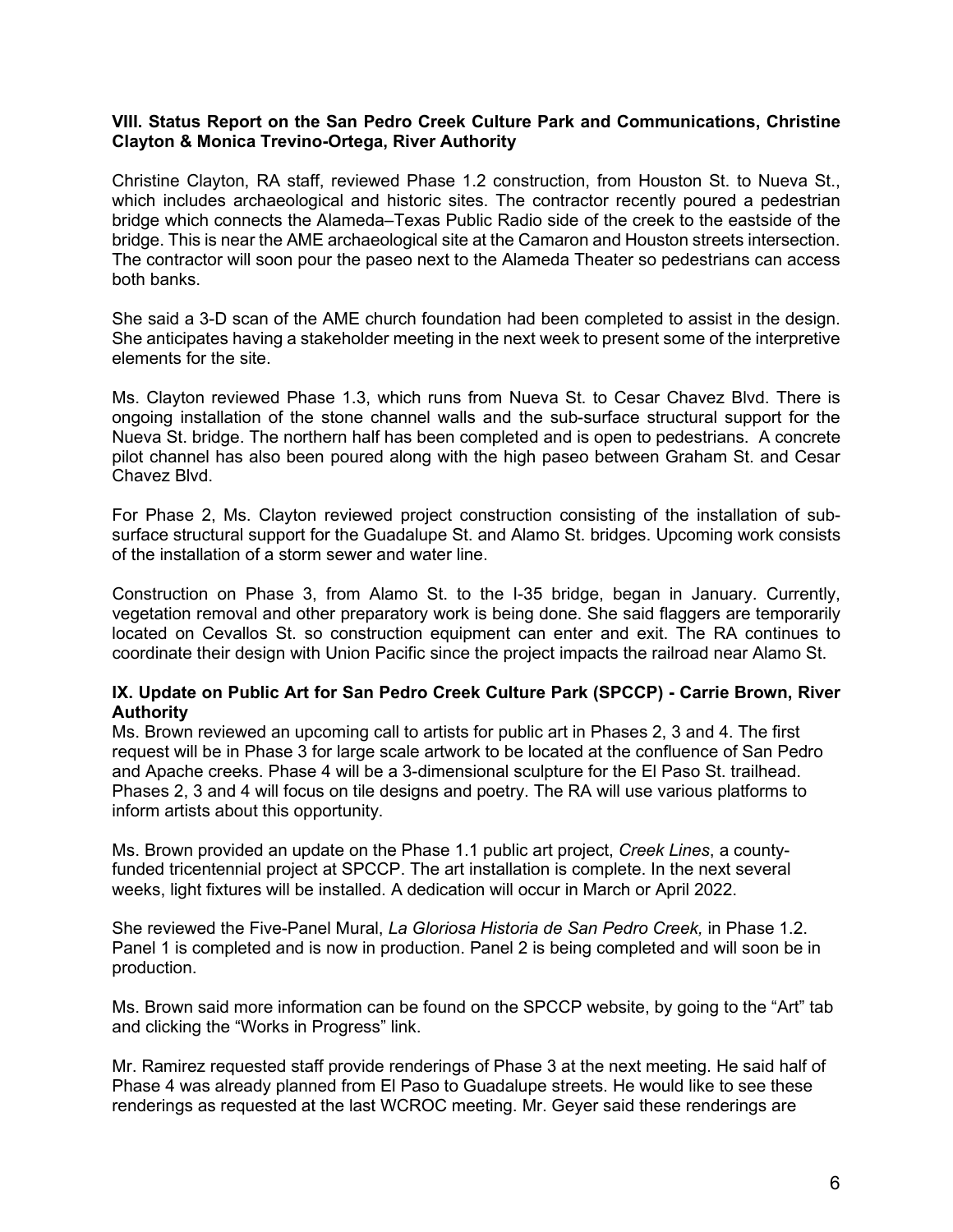available and have been shown at SPCCP meetings and are on the project website. He said many public meetings were held with stakeholders, which included the St. James AME Church, now located on the Westside. He suggested the WCROC consider what can provided for the community at the various trailhead intersections.

Ms. Brown reviewed calendar items related to the SPCCP, shown under IV. Calendar Items.

See the related presentation, San Pedro Creek Culture Park, for more details.

## **X. Miscellaneous Items**

Mr. Ramirez noted that Roberto Ramirez's son had passed away. The RA, on behalf of the WCROC & RA, sent flowers to Mr. Rodriguez. He reminded the Committee they had passed a motion requesting COSA designate the Westside Creeks as the "Roberto Rodriguez Westside Creeks Ecosystem." He said the project will end, but the ecosystem will remain in perpetuity. He will convene a meeting of the renaming committee soon.

Mr. Velasquez said since the USACE is working on the ecosystem restoration, this might provide a shortcut to the naming of the restoration after Mr. Rodriguez.

Mr. Ramirez said he and Ms. Galvan had been meeting with the RA Foundation to give the Westside Creek a presence in the Foundation. These meetings will continue.

Mr. Ramirez discussed the Committee's hybrid meeting format. He said it is likely they will keep a virtual component and asked members to express their preference to Ms. Keshav. Then, prior to the next meeting, she will confirm the meeting format.

Mr. Ramirez recognized Co-Chair Skye Curd. Ms. Curd thanked members for attending and said she was excited about the USACE funding.

Dr. Platt asked if the funding had been publicly announced. Ms. Keshav said the funding had been covered by several media outlets. Dr. Platt suggested including environmental artists in the SPCCP call for artists.

Mr. Ramiro Gonzales said Prosper West will hold a State of the Westside event on March 22, 2022 at UTSA. He invited the WCROC to present information on the creeks projects. Ms. Keshav asked Mr. Gonzalez to contact her to include the RA's in the event.

Mr. Landin asked about touring the Westside Creek projects. Ms. Keshav said for safety reasons, a tour could be arranged once substantial completion is reached, possibly in May.

# **XI. Adjourn**

There being no further business, the meeting was adjourned at approximately 8:00 p.m.